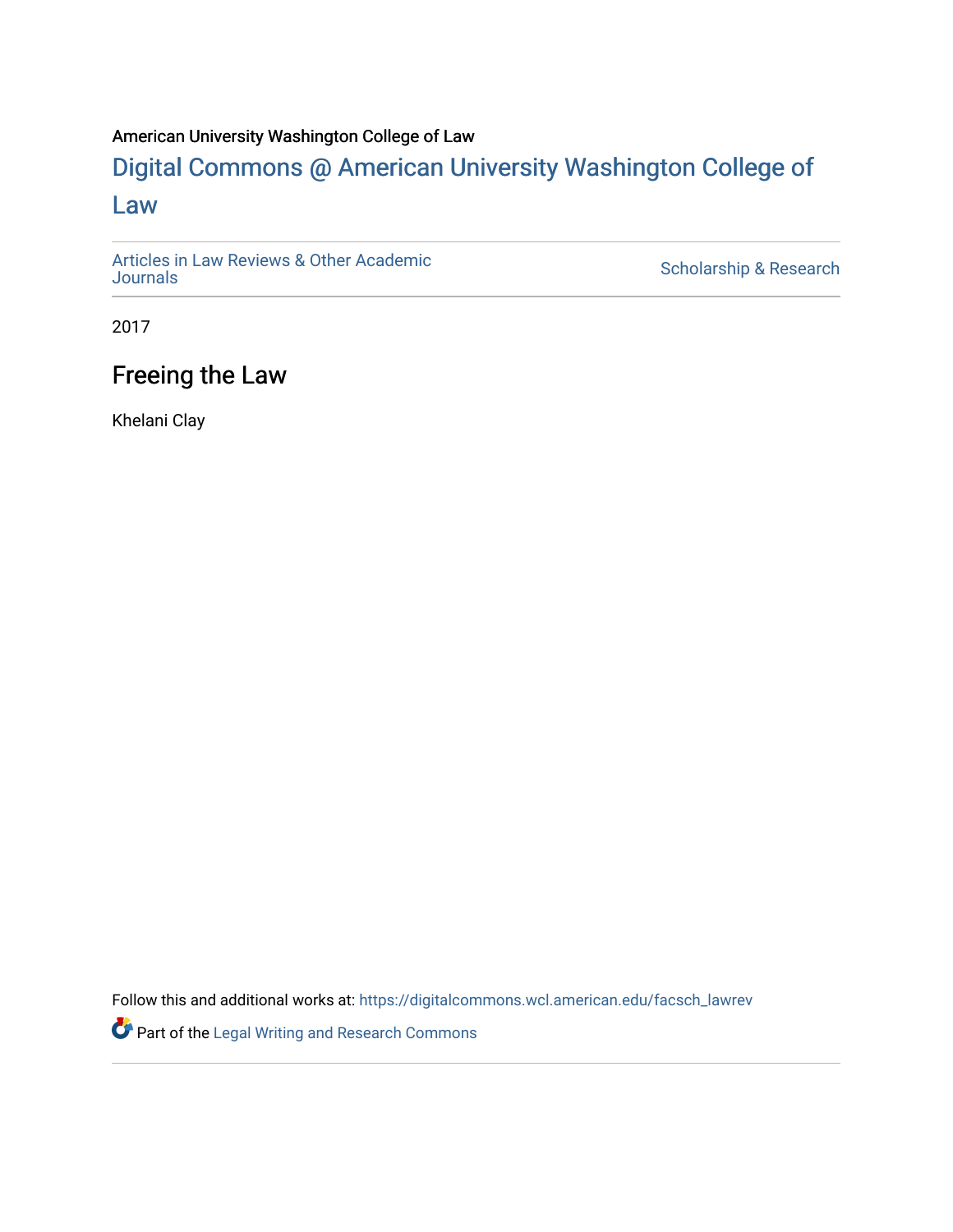# Law Library Lights

## **Freeing the Law**

**Khelani Clay** Special Projects Librarian, American University Washington College of Law, kclay@wcl.american.edu

The"free law" movement is a trendy topic in the legal community these days. In fact, just a few weeks ago, **AALL** and Boston University School of Law held the National Conference on Copyright of State Legal Materials. The movement actually began more than 20 years ago with the creation of Cornell's Legal Information Institute (LII). Since then, more than **50** similar information institutes have sprung up around the world, all focused on providing access to free primary and secondary legal resources.

The movement is based on the idea that unfettered access to the law promotes both the rule of law and access to justice. While the free law movement may be fairly new, the idea that the law should be freely available to the public is not. In **1886,** a Massachusetts court stated:

The decisions and opinions of the justices are the authorized expositions and interpretations of the laws which are binding upon all the citizens. They declare the unwritten law, and construe and declare the meaning of the statutes. Every citizen is presumed to know the law thus declared, and it needs no argument to show that justice requires that all should have free access to the opinions, and that it is against sound public policy to prevent this, or to suppress and keep from the earliest knowledge of the public the statutes or the decisions and opinions of the justices.

The idea is really quite simple: How can you know about the law if you can't locate or access it? Yet much of the law is hidden

| <b>Table of Contents</b>                                                                               |
|--------------------------------------------------------------------------------------------------------|
| <b>Freeing the Law</b><br>1<br>Khelani Clay                                                            |
| <b>Editor's Column</b><br>3<br><b>Shannon Roddy</b>                                                    |
| <b>Honoring Rick McKinney</b><br>5<br>and LLSDC's Legislative<br><b>Source Book</b><br>Pamela Lipscomb |
| <b>President's Column</b><br>6<br><b>Andrew Martin</b>                                                 |
| <b>Member Spotlight</b><br>ጸ<br>Andrew Lang                                                            |
| <b>Tech Talk</b><br>9<br>Matt Zimmerman                                                                |
| Book Review<br>11<br><b>Andrew Lang</b>                                                                |